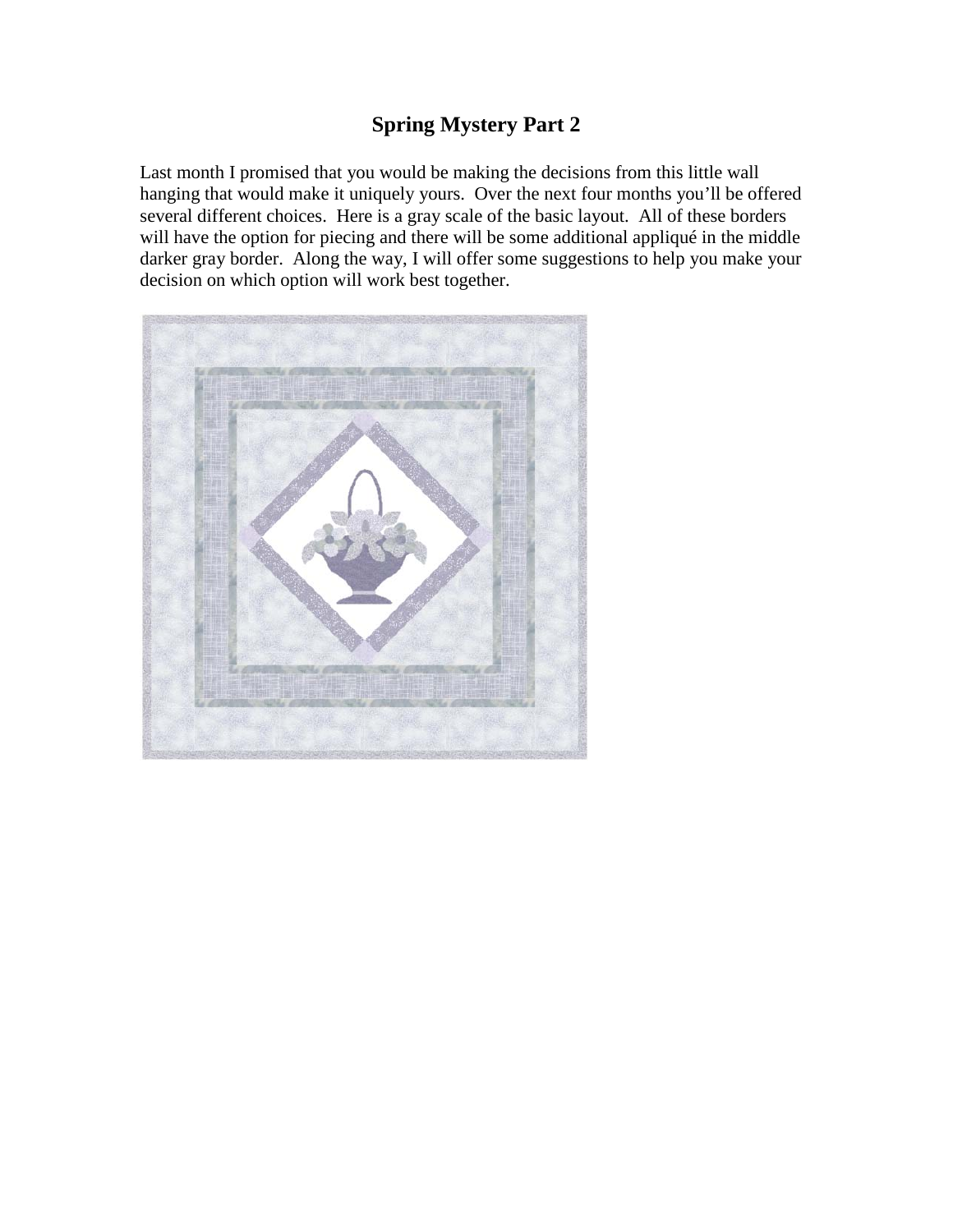# **Option #1**

The first border is a Flying Geese variation that looks like this:



#### **Here are the cutting directions for this border Shape A**

From the accent color cut 4 patches 4 1/4 x 4 1/4 " Place your ruler diagonally across each square; cut the fabric in half to form 2 triangles. Don't pick up your fabric or move it. Place your ruler across the opposite diagonal corners and cut to form 4 equal size triangles.

## **Shape B**

From the background color cut 16 squares 2 3/8 " Place your ruler diagonally across each square and cut the fabric in half to form 2 triangles. You will have a total of 32 small triangles.

## **Assembly Instruction**



Join A Patches to opposite sides of B as shown above. Make 16 AB units. Join 4 units on the "A" sides to create  $4 \frac{1}{2}$ " x  $12\frac{1}{2}$ " strips; press seams open. Add one strip to 2 opposite sides of your appliqué square.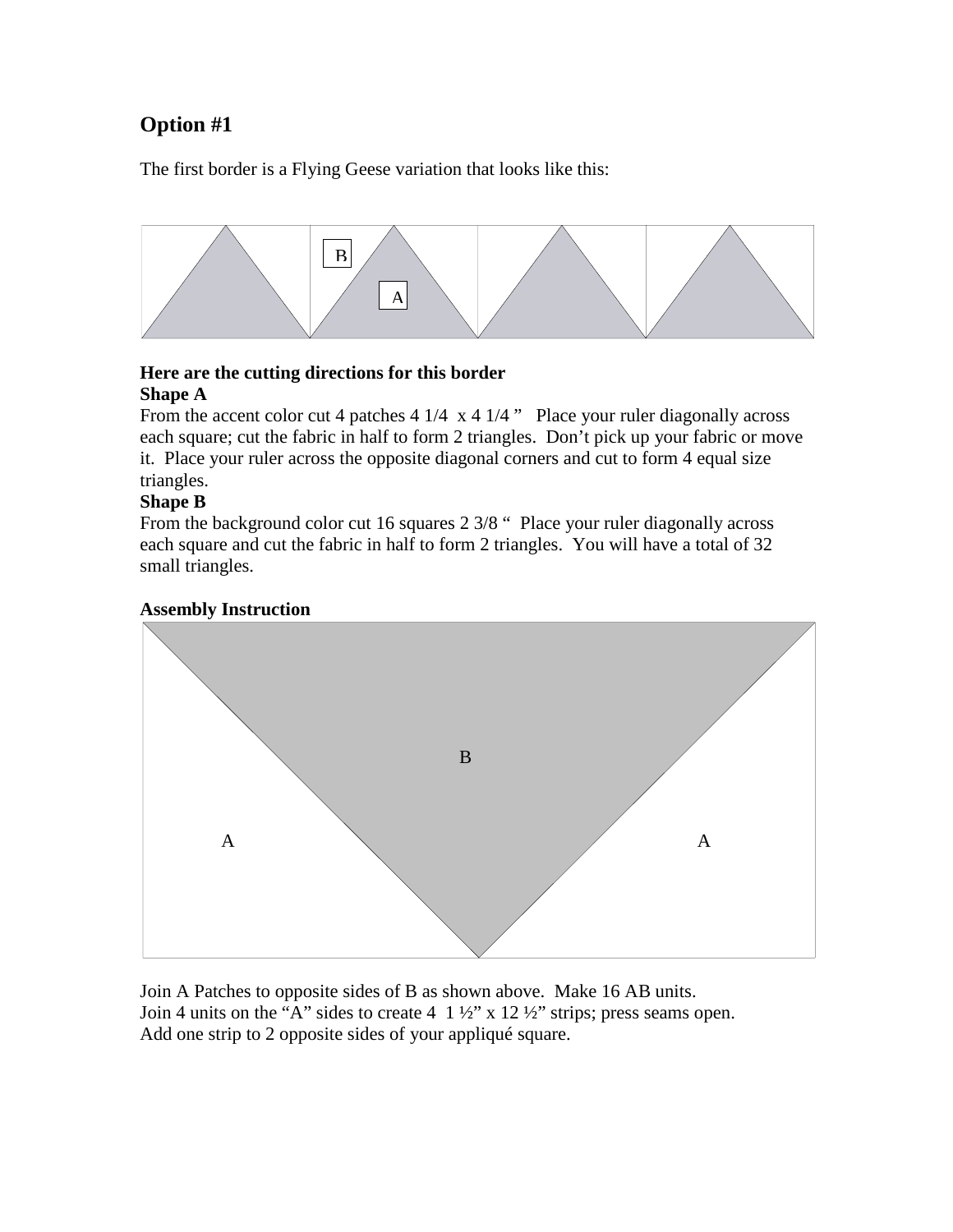#### **Corner Stones**

We'll create four of these little units as the corner stones of this border.

Choose 4 different colors from your appliqué. Cut one strip 1 ¼ by 5 ¼ " from each color. Join two of these strips together on the long side.

Make two strips and press fabric to one side. Cross-cut these strips into 1 1/4 " strips. Join these strips together to for a four patch unit.

Add the four patch units to each end of the remaining border units. Join to the remaining sides of the appliqué square.

## **Option 2**

This option is a Split Rail Fence Border that looks like this**:**

#### **Cutting Directions:**

From the accent fabric cut 8 strips  $12 \frac{1}{2} \times 1$ " From the background fabric cut 4 strips  $12 \frac{1}{2} \times 1$ "

#### **Assembly Instructions:**

Join the accent fabric to either side of the background fabric strip. Make 4 border strips Press to the accent fabric Join two strips to opposite sides of the appliqué square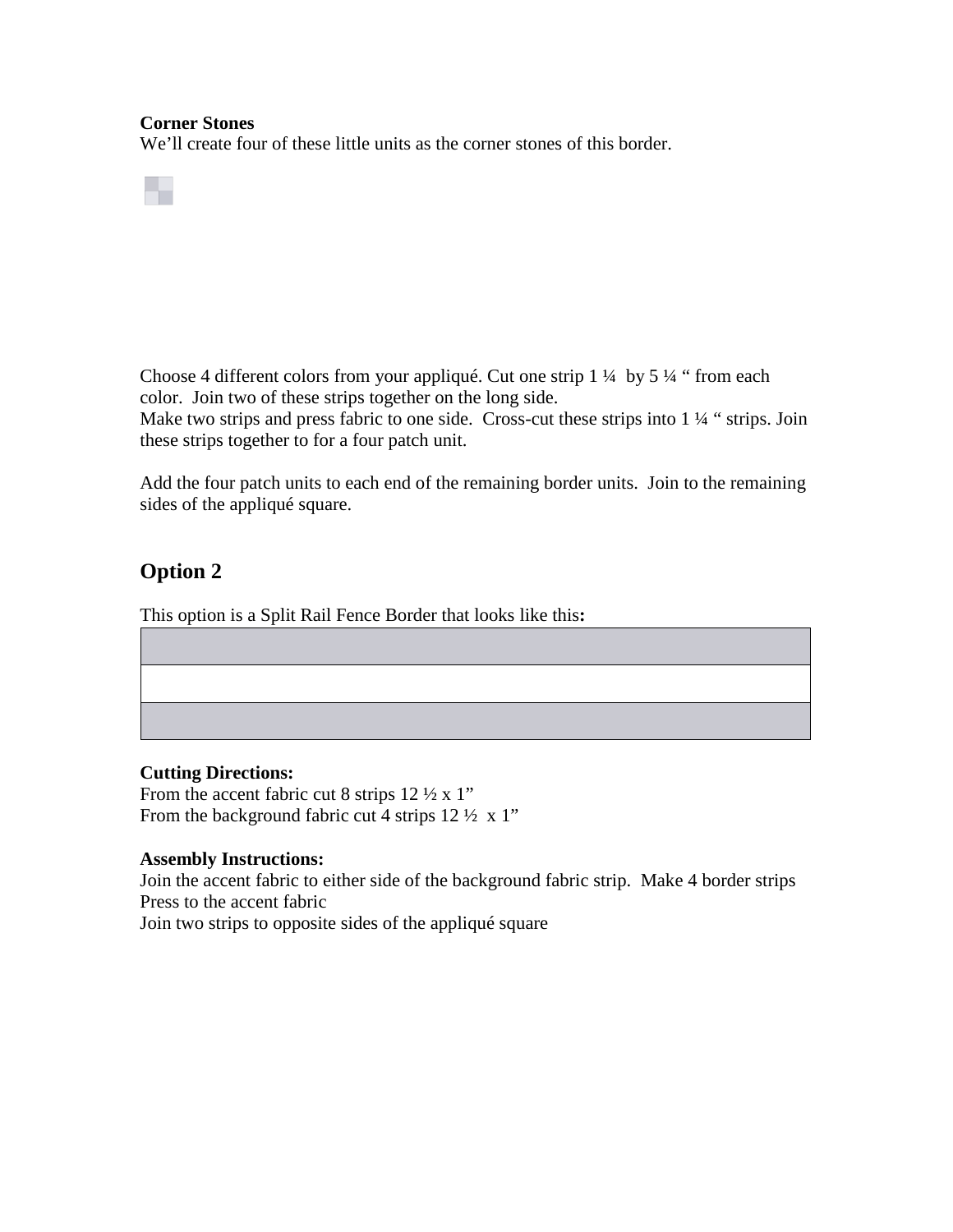#### **Corner Stone**

We'll create four of these little units as the corner stones of this border



## **Cutting Directions**

Background fabric – Cut 3 strips  $1 \times 14$ " Accent fabric – Cut 3 strips 1 x 14 " These measurements allow for squaring fabric when sub-cutting units

#### **Assembly Instructions**

Make one strip by joining accent fabric to opposite sides of background fabric Make one strip by join background fabric to opposite sides of accent fabric Press each of these strips to the darker fabric

Sub-cut these strips into 1 x 2" units. You will need a total of 4 units with the background fabric as the center patch and 8 units with the accent fabric as the center patch. Join these sub-cut units as shown above.

Add these units to opposite ends of the two remaining border strips; press seam open. Add these border units to opposite sides of your appliqué center square.

Note: Either Option 1 or 2 works will for a limited color pallet as well as highlighting one color in a more scrappy pallet.

## **Options 3**

This options works well with a scrappy color pallet. It's simply a variety of your fabrics is a scrap patch border. It looks like this.